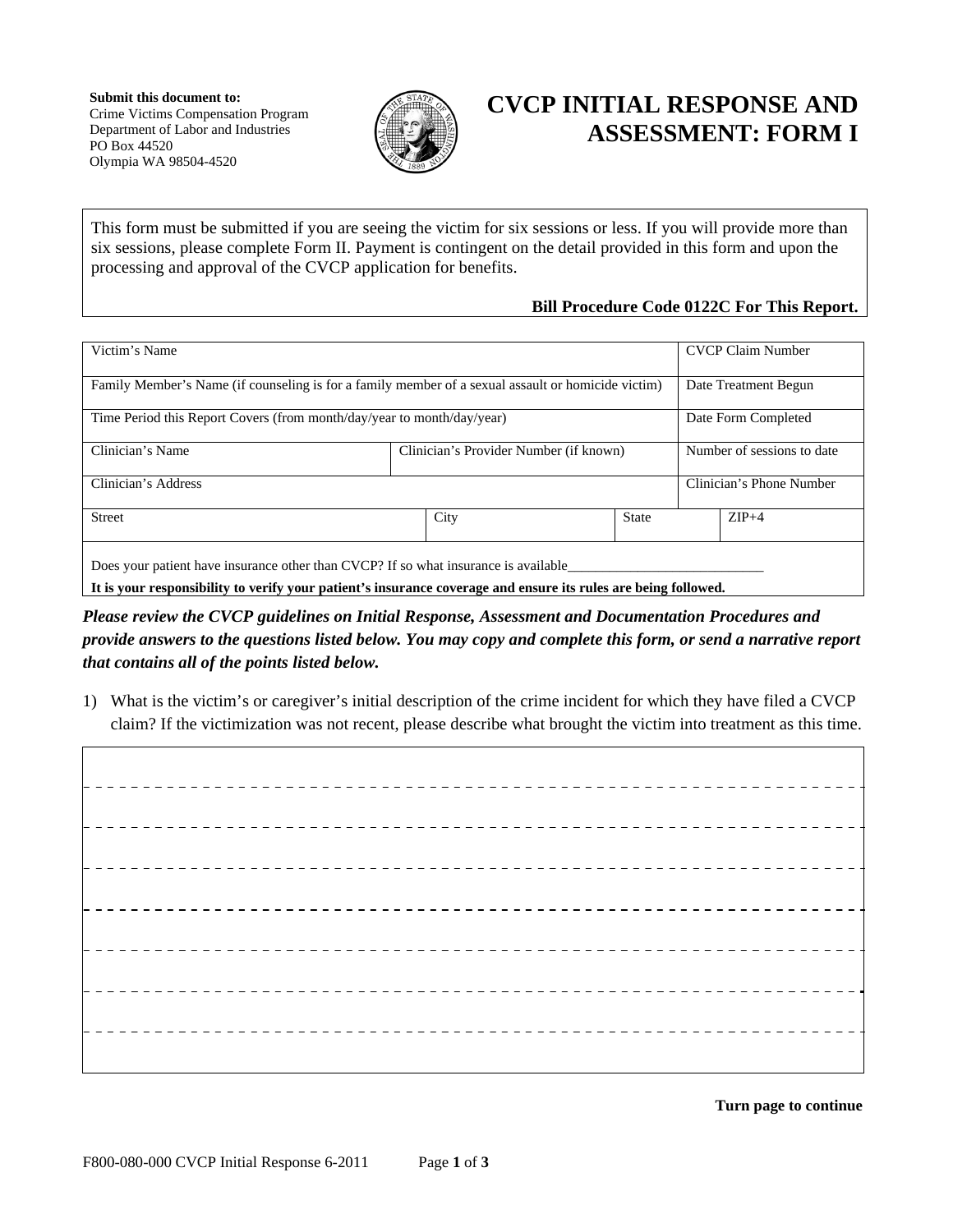2) What are the victims's presenting symptoms/issue (by your observation and client report)?

 $\frac{1}{2}$ \_\_\_\_\_\_\_\_\_\_\_\_\_\_\_\_\_\_\_\_\_\_\_\_\_\_\_\_\_  $- - -$ -----------\_\_\_\_\_\_\_\_\_\_\_\_\_\_\_\_\_\_\_\_\_\_\_\_\_\_\_\_\_\_\_\_\_\_\_\_ <u> - - - - - - - - - - - - - - - - -</u>

3) Has the victim been unable to work as a result of this victimization?

 $\Box$  No

 $\Box$  Yes; please list the date(s) the person was unable to work and if applicable, give an estimated date of when the individual will return to work. Please explain why the victim is unable to work, the extent of impairment, and the prognosis for future occupational functioning.

| Dates:       |  |
|--------------|--|
|              |  |
|              |  |
|              |  |
|              |  |
|              |  |
|              |  |
| Explanation: |  |
|              |  |
|              |  |
|              |  |
|              |  |
|              |  |
|              |  |
|              |  |
|              |  |
|              |  |
|              |  |
|              |  |
|              |  |

**Turn page to continue**